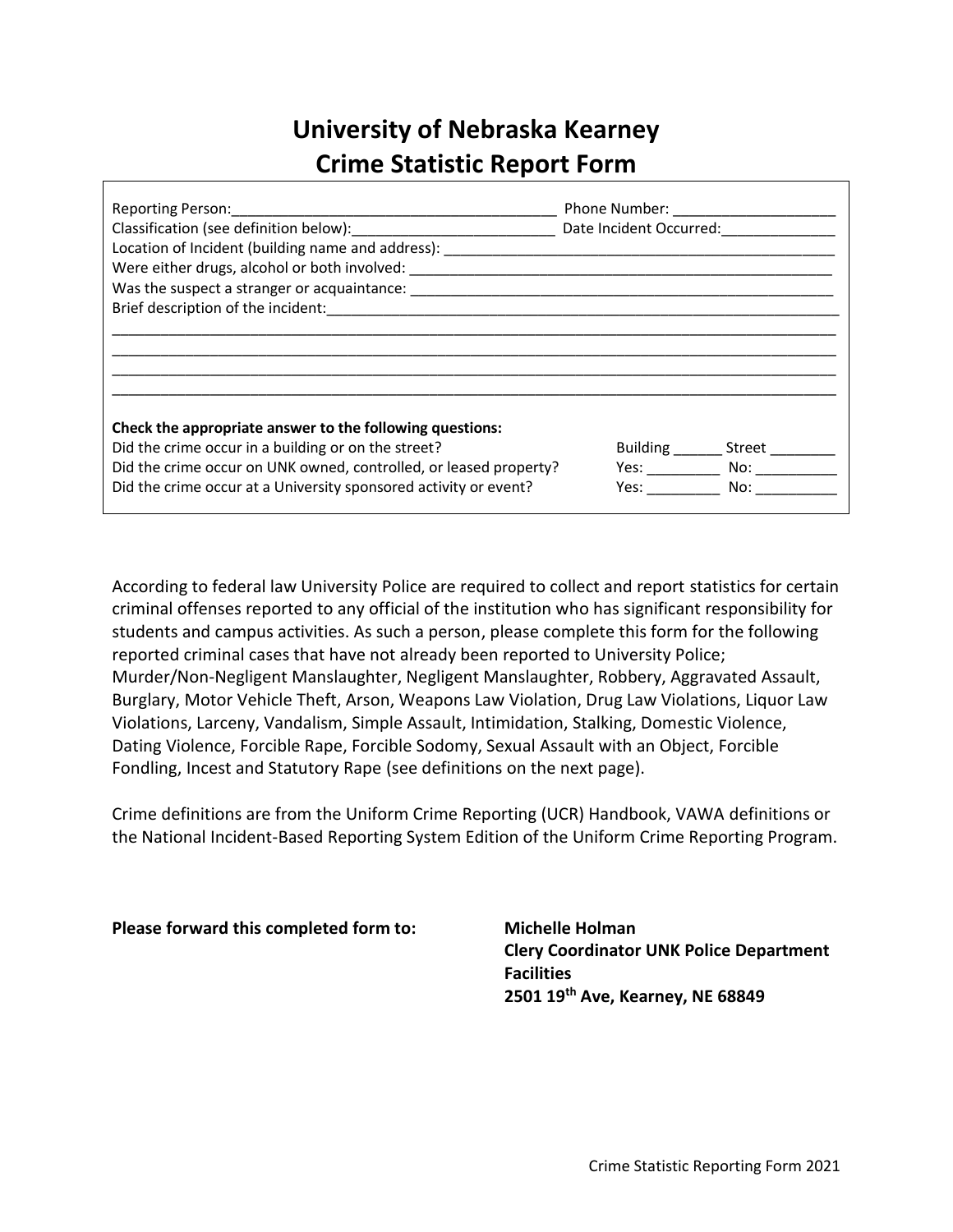**Murder/Non-Negligent Manslaughter:** the willful (Non-negligent) killing of one human being by another. NOTE: Deaths caused by negligence, attempts to kill, assaults to kill, suicides, accidental deaths, and justifiable homicides are excluded. (UCR)

**Negligent Manslaughter:** the killing of another person through gross negligence. (UCR)

**Robbery:** the taking of attempting to take anything of value of the care, custody or control of a person or persons by force or threat of force or violence and/or by putting the victim in fear. (UCR)

**Aggravated Assault:** an unlawful attack by one person upon another for the purpose of inflicting severe or aggravated bodily injury. This type of assault usually is accompanied by the use of a weapon or by means likely to produce death or great bodily harm. It is not necessary that injury results from aggravated assault when a gun, knife or other weapon is used which could or probably would result in a serious potential injury if the crime were successfully completed. (UCR)

**Burglary:** The unlawful entry of a structure to commit a felony or a theft. For reporting purposes this definition includes: unlawful entry with intent to commit any of the aforementioned. (UCR)

**Motor Vehicle Theft:** The theft or attempted theft of a motor vehicle. (Classify as motor vehicle theft all cases where automobiles are taken by persons not having lawful access, even though the vehicles are later abandoned) (UCR)

**Arson:** The willful or malicious burning or attempt to burn, with or without intent to defraud, a dwelling house, public building, motor vehicle or aircraft, or personal property of another kind. (UCR)

**Weapons Law Violation:** The violation of laws or ordinances dealing with weapon offenses, regulatory in nature, such as: manufacture, sale, possession of deadly weapons; carrying deadly weapons, concealed or openly; furnishing deadly weapons to minors; aliens possessing deadly weapons; all attempts to commit any of the aforementioned. (UCR)

**Drug Law Violation:** Violations of state and local laws relating to the unlawful possession, sale, use, growing, manufacturing, and making of narcotic drugs. The relevant substance include: opium or cocaine and their derivatives (morphine, heroin, codeine); marijuana; synthetic narcotics (Demerol, methadone's); and dangerous non-narcotic drugs (barbiturates, Benzedrine). (UCR)

**Liquor Law Violation:** the violation of laws or ordinance prohibiting: manufacture, sale, transporting, furnishing, possessing of intoxicating liquor; maintaining unlawful drinking places; bootlegging; operating a still; furnishing liquor to minor or intemperate person; using a vehicle for illegal transportation of liquor; drinking on a train or public conveyance; all attempts to commit any of the aforementioned. (Drunkenness and driving under the influence are not included in the definition.) (UCR)

**Larceny:** The unlawful taking, carrying, leading, or riding away of property from the possession or constructive possession of another (UCR)

**Vandalism:** To willfully or maliciously destroy, injure, disfigure any public or private property, real or personal, without the consent of the owner or person having custody or control by cutting, tearing, breaking, marking, painting, drawing, covering with filth, or any other such means as may be specified by local law. (UCR)

**Simple Assault:** An unlawful physical attack by one person upon another where neither the offender displays a weapon, nor the victim suffers obvious severe or aggravated bodily injury involving apparent broken bones, loss of teeth, possible internal injury, severe laceration or loss of consciousness (UCR)